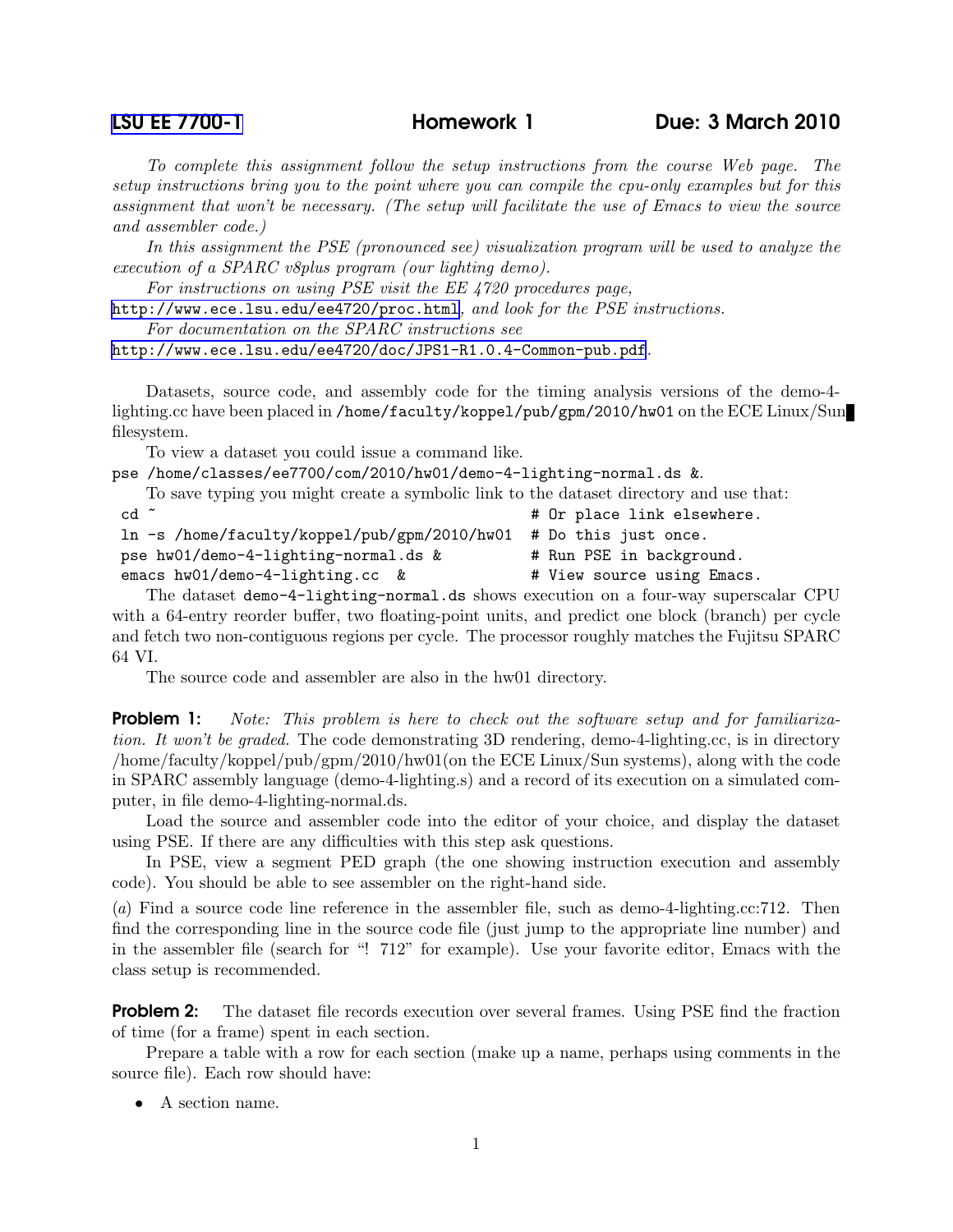- The number of cycles in the section.
- The percentage of time for that frame needed for the section.
- The execution rate during the section (in insn per cycle).
- A quick judgment on why the execution was below the peak (or "at peak" if execution was 4 IPC). Possible reasons are: branch misprediction, cache misses, low local ILP.

**Problem 3:** Locate the code that transforms normals and coordinates to eve space, and determine the following for each loop (coordinate loop and normal loop):

(a) Find the average number of cycles per vertex and the total number of instructions per vertex. (Per vertex means per coordinate for the coordinate loop and per normal for the normal loop.)

(b) Provide the number of instructions in each category below:

- Graphical Computation: Floating-Point (used to operate on coordinate or normal).
- Graphical Data Movement: Load or Store of vertex-related data.
- Overhead: Instructions needed to compute addresses, determine whether at end of list of vertices, and other non-graphical tasks.

**Problem 4:** Continue considering the coordinate and normal transformation code.

(a) Find an example of where this code (either the coordinate or normal transformation) can be improved. Show the existing code and show your improved version. Hint: There is at least one example that does not require in-depth knowledge of how the transformation or vertex list code works.

! Coordinate transform code.

```
O sll %i1,2,%l6 X Eliminate, these.
O sub %l6,%i1,%o3 X Instead just add size of vertex
O sll %o3,2,%i0 X to vertex pointer and compare to
O sub %i0,%i1,%o1 X pre-computed end address.
O sll %o1,2,%g3 X
O addcc %l7,%g3,%l6
O be,pn %icc,.L77003469
O add %i1,1,%l3
O prefetch [%l6+512],2
O prefetch [%l6+524],2 X Eliminate (one sufficient)
O prefetch [%l6+512],2 X Eliminate
O prefetch [%l6+520],2 X Eliminate
D ld [%fp-2164],%f31
O st %l3,[%fp-332] X Eliminate, sufficent regs.
D ld [%l6+4],%f30
D ld [%g3+%l7],%f5
D ld [%l6+8],%f6
D ld [%l6+12],%f7
G fmuls %f30,%f23,%f1
G fmuls %f30,%f19,%f2
G fmuls %f30,%f20,%f4
```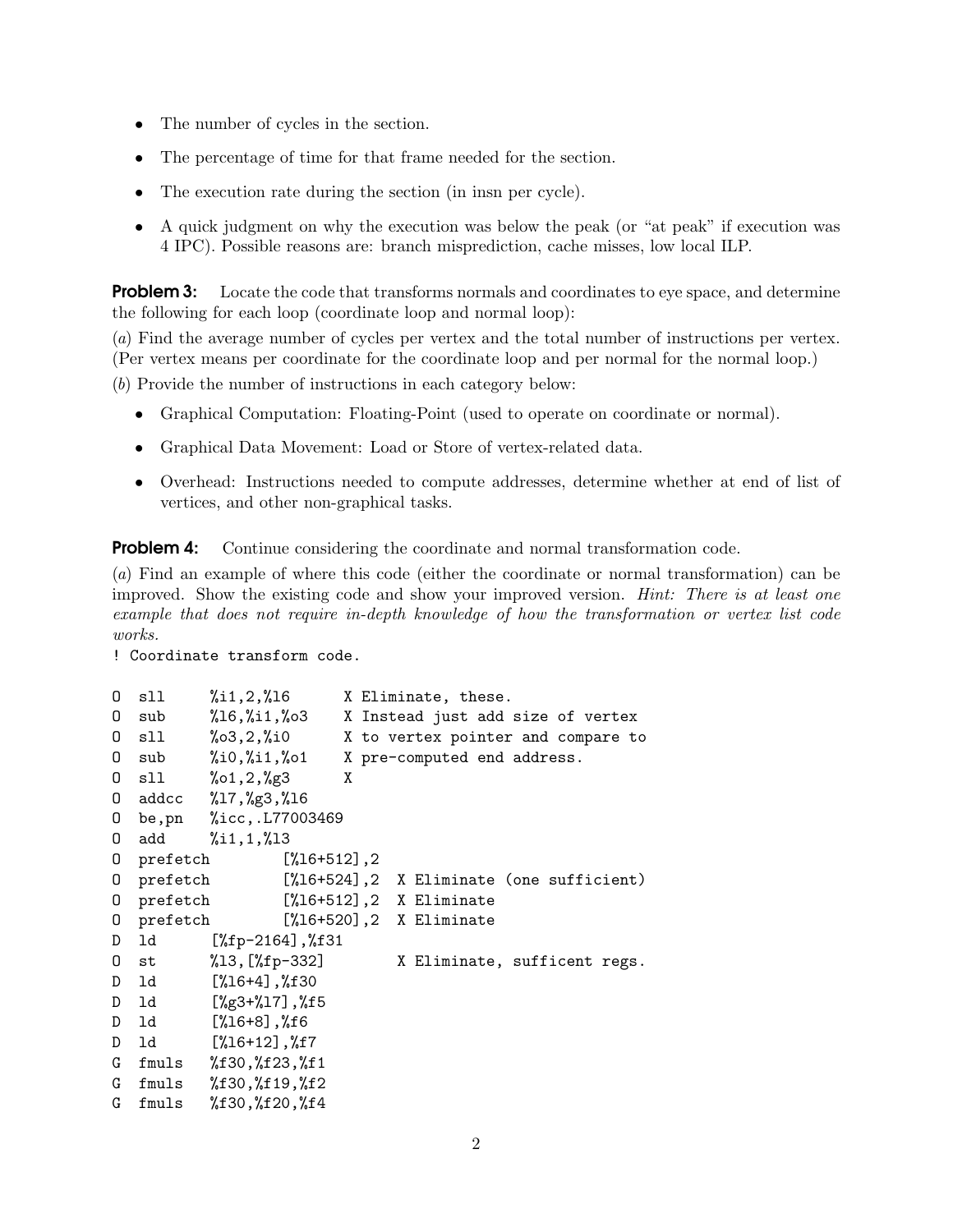```
G fmuls %f30,%f21,%f0
G fmadds %f5,%f31,%f1,%f24
G fmadds %f10,%f5,%f2,%f25
G fmadds %f13,%f5,%f4,%f3
G fmadds %f16,%f5,%f0,%f26
G fmadds %f17,%f6,%f24,%f27
G fmadds %f9,%f6,%f25,%f29
G fmadds %f12,%f6,%f3,%f31
G fmadds %f15,%f6,%f26,%f4
G fmadds %f18,%f7,%f27,%f28
D st %f28,[%g3+%l7]
D ld [%l6],%f3
G fmadds %f8,%f7,%f29,%f30
D st %f30,[%l6+12] CX Unnecessary reg movement.
D ld [%l6+12],%f1 CX
G fmadds %f11,%f7,%f31,%f2
G fmadds %f14,%f7,%f4,%f0
D st %f0, [%16+4] X Unnecessary register movement.
D st %f2,[%l6+8] X
D ld [%l6+4],%f24 X
D ld [%l6+8],%f5 X
G fdivs %f22,%f1,%f6
G fmuls %f5,%f6,%f26
G fmuls %f24,%f6,%f25
D st %f25,[%l6+4]
D st %f26,[%l6+8]
G fmuls %f3,%f6,%f27
D st %f27,[%g3+%l7]
D st %f22,[%l6+12]
O ld [%fp-332],%g3 X Have enough regs, no
O ld [%fp-340],%g4 X aliasing.
O ld [%fp-348],%l7 X
0 cmp \frac{\cancel{0}}{\cancel{0}} \frac{\cancel{0}}{\cancel{0}} \frac{\cancel{0}}{\cancel{0}}O bne,a,pt %icc,.L900001151
O ld [%fp-332],%i1 X Have enough regs.
```
(b) Estimate the speedup of your code (the average cycles per vertex before and after your change).

**Problem 5:** Consider just the code that transforms normals to eye space. The execution rate for this code (and other code too) would be improved by a larger ROB.

(a) Estimate the minimum size of the ROB needed for full-speed execution by measuring the computation critical path: a sequence of instructions in which successive instructions wait for the previous one. (These stand out and can be verified using PSE's ability to highlight dependencies.) Note that if the critical path is C cycles then during its execution the CPU would fetch 4C instructions and the ROB would approximately need space to hold them. Use this fact to estimate the minimum size needed.

(b) Explain why the modified code below might improve performance on this system. Optional: Estimate by how much the modified code will improve performance based upon critical path measurements above.